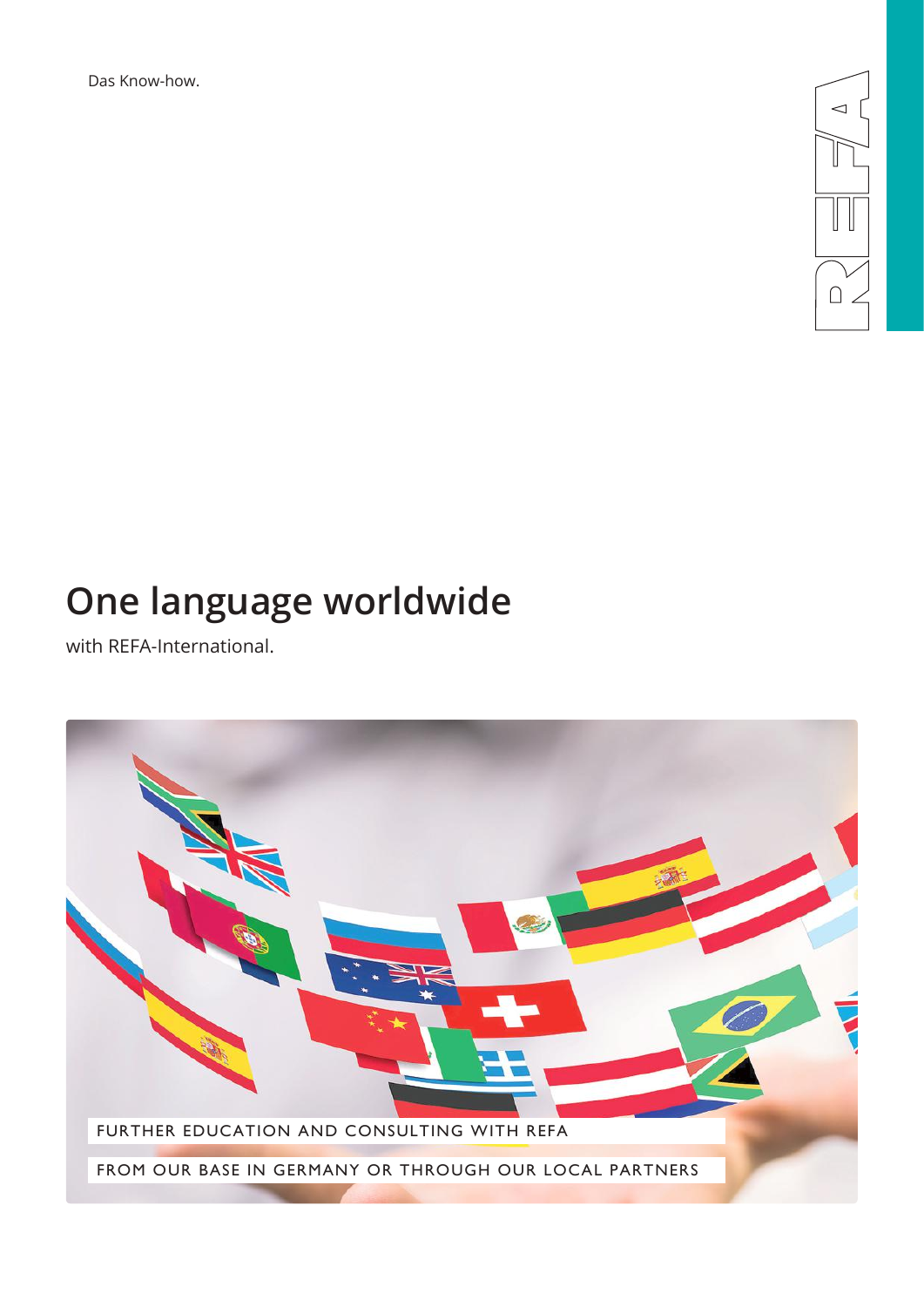# When should you cooperate with REFA internationally?

When proven methods and one common professional language matter!

**Do you want to improve the competitiveness of your company on the world market? Do you want to align your company internationally according to proven REFA standards? Do you want to enhance your personal chances on the international labour market? Then we are your partner!**

**For over 30 years REFA has transferred know-how in work design, industrial organisation and company development worldwide. Our international network of experts, companies, cooperation partners and trainers ensures that we are your all-in-one provider of know-how: through seminars, practiceoriented consulting and experts with international experience..** 



### **METHODS AND LANGUAGE – ALL-IN-ONE**

Successful companies have complete control over working places and work flow as well as over the entire business process. This is not always an easy task, especially when processes need to be coordinated and harmonized in different parts of the world.

Thanks to our methods and training standards which are internationally consistent, seminar participants and consulting customers from REFA acquire the same know-how worldwide. They master the same professional language in terms of work design, industrial organisation and company development. Our longstanding customers unanimously confirm that this basis provides them with a solid competitive advantage.



### **REFA NETWORK – GLOBAL OPTIONS FOR YOU**

You can benefit from our training- and consulting offer through our local REFA organisations and cooperation partners which can be found in: Argentina, Austria, Belarus, Bulgaria, Egypt, Hungary, Italy, Poland, Portugal, Romania, Slovenia, Switzerland, Tunisia, Turkey, Ukraine and Uruguay.

The team of REFA-International is ready to conduct projects in the above countries or in any other country of your choice. Our local networks guarantee that country-specific conditions are taken into account and will be matched to your company's requirements if necessary.

#### **GLOBAL PROJECTS WITH REFA – OUR REFERENCES**

You find an extract of our customers list for international projects as well an overview on our participation in EU funded development programmes at www.refa-international.de. Please take a look.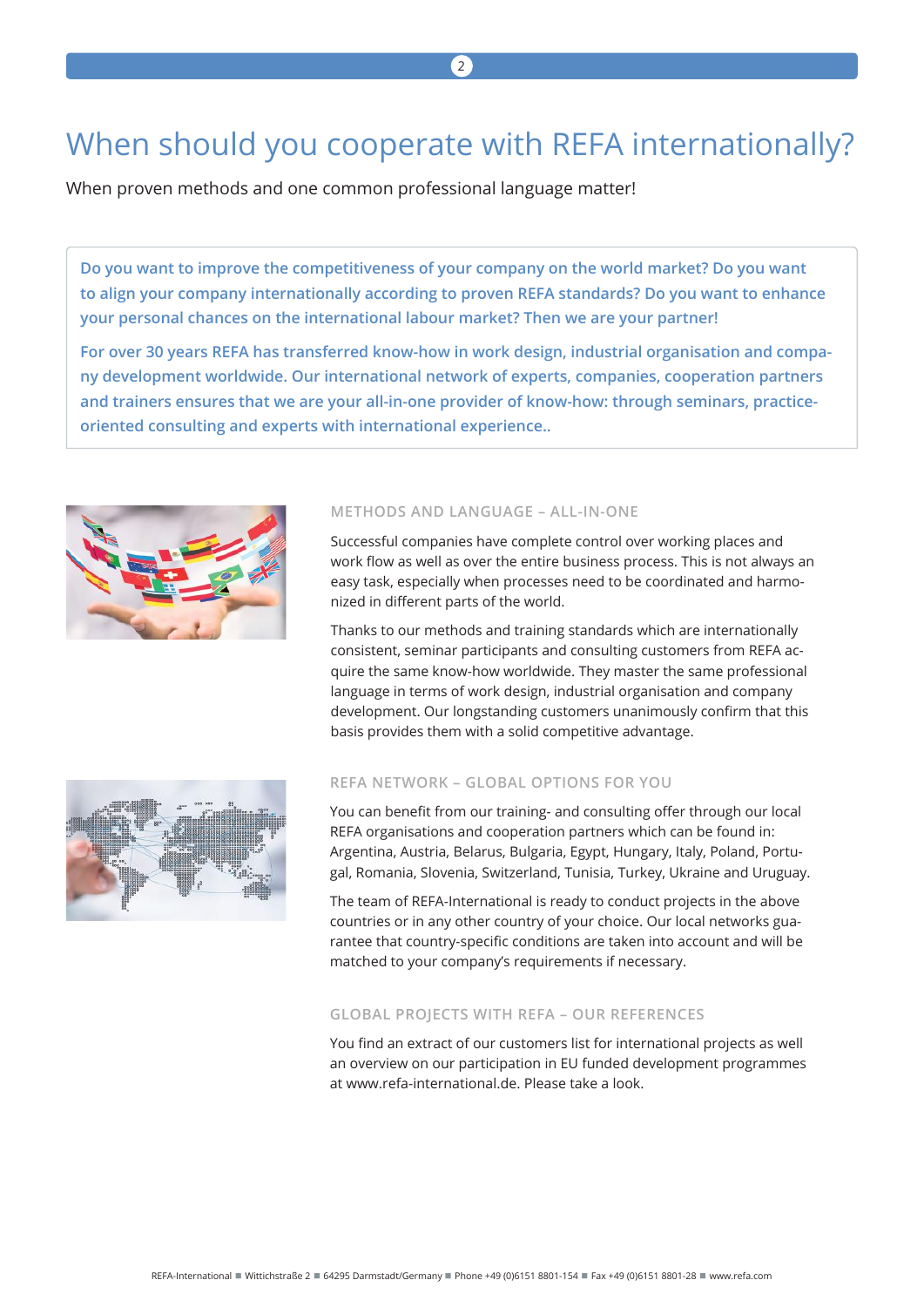# Which services of REFA can you use worldwide?

Basically all services which are available in Germany.

#### **GLOBAL REFA SERVICES – KEYWORDS OF OUR PERFORMANCE SPECTRUM**

The following topics belong to our core competence in further training and consulting – our work with multinational companies has confirmed their importance:

- **P** process analyses and process optimisation
- $\blacksquare$  time studies
- work evaluation, management of working time and remuneration systems
- **planning production- and order management**
- optimising resource management
- $\blacksquare$  set-up of a quality management system
- coaching of individuals/groups at their work place after attending a training measure

Your topic is not included? Please contact us anyway. We dispose of a large network of professional experts in Germany and internationally.

#### **REFA FURTHER EDUCATION & TRAINING – À LA CARTE AND TAILOR-MADE**

REFA seminars have the same standard worldwide. The actual way of implementation depends on where and for whom the training takes place as well as on the local social and economic conditions.

Our basic training offer includes know-how which extends from production and logistics to didactics. On these topics REFA also offers short- or compact seminars of 1 to 3 days' duration.

Our offer to carry out in-house training measures has proven to be particulaly successful for international companies. We come to you wherever you are located. Seminar contents and – schedule are adapted to your requirements. To complement our numerous standard seminars, we also develop tailor-made training or seminar modules which are exclusively adapted to your needs.

## **REFA CONSULTING – TO TOP IT ALL OFF OR AS AN INDEPENDENT PROJECT**

To us international consulting means to come to the point, straight forward and practice-oriented and to achieve results. What can we do for you?

- Do you want to ensure that your staff can practically apply its newly acquired know-how? Then try our REFA on-site coaching. For decades this complementing measure has been effective, especially with multinational companies.
- Do you want to increase the harmony within your international group in matters of work design, operational organisation and company development? Whether for short or comprehensive long-term projects, your REFA consultants will tackle the task - we are ready to take on tasks worldwide.

Our goal for all consulting tasks is to reach agreed-on targets in a timely manner with measurable results – and not to write books.

### **Use REFA**

**as your worldwide all-in-one provider of comprehensive know-how.**

- **PRODUCTION + LOGISTIK**
- **QUALITY MANAGEMENT**
- **INDUSTRIAL ENGINEERING**
- **DIDACTICS**
- COMPACT SEMINARS
- **INHOUSE SEMINARS**



#### REFA CONSULTING

- **POST SEMINAR COACHING**
- **PROJECT ASSISTANCE**